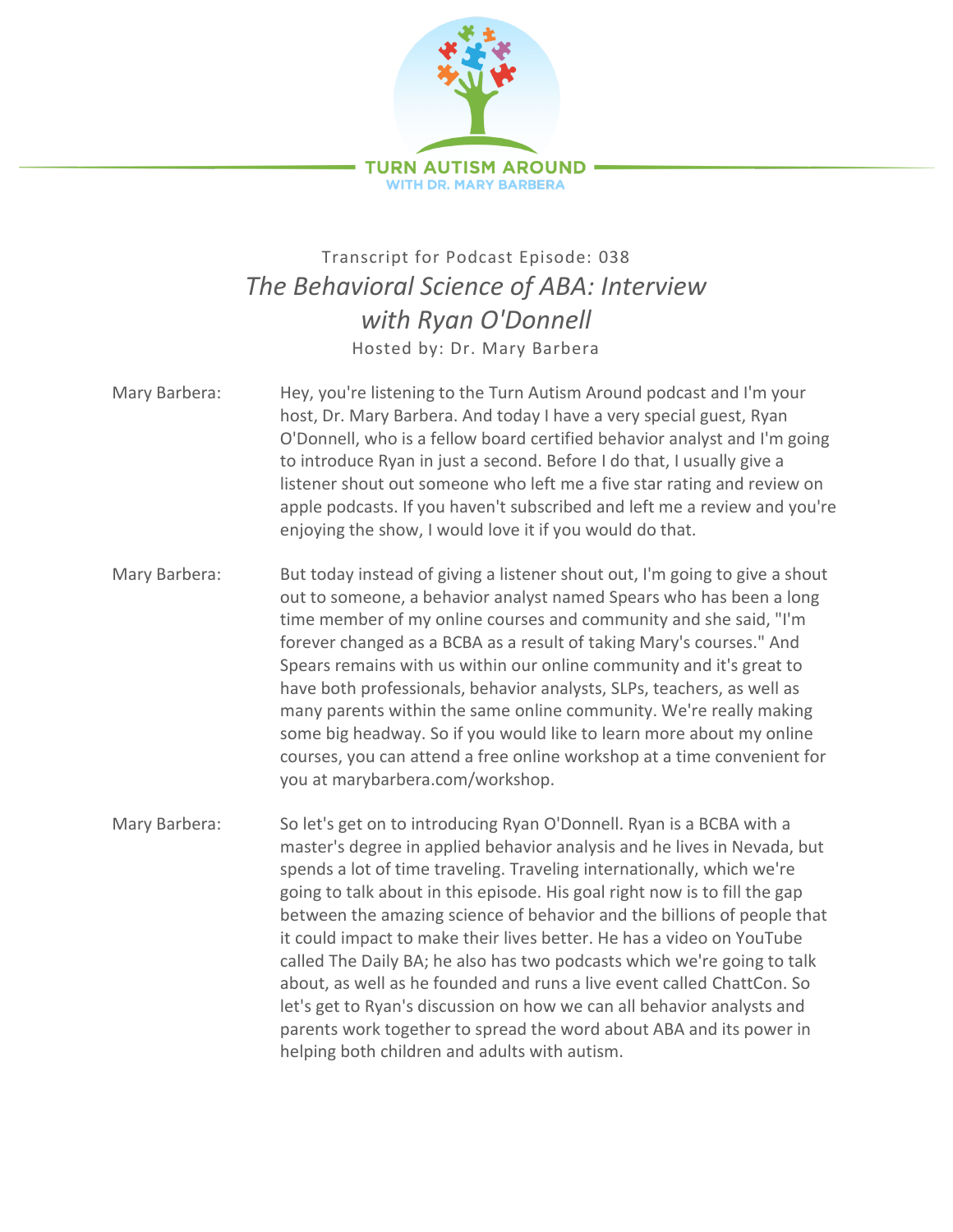*Welcome to the Turn Autism Around podcast for both parents and professionals in the autism world who want to turn things around, be less stressed, and lead happier lives. And now your host, autism mom, behavior analyst, and bestselling author, Dr. Mary Barbera.*

Mary Barbera: Okay. So I am so happy to welcome Ryan O'Donnell, otherwise known as Rhino, to the podcast. So thanks for spending some time with us today.

Ryan O'Donnell: Thank you so much for the invite. I was super excited when I saw this through my email inbox. Big Fan.

Mary Barbera: Well thank you. I know we met a few years ago back at the ABAI Conference and we've been friends and pioneers out there in the online space since... So first I like to start with how you fell into the autism world or the ABA world.

Ryan O'Donnell: Yes. So the kind of condensed version is I graduated from a very small town in central Nevada. Not sure what to do. Luckily I had some scholarships and was just exploring the first semester. My psychology class was the one class that I really enjoyed and found myself interested in, and not expecting that. So not knowing what to do... Biology, chemistry, being a little bit tricky. I was going to originally be like a premed was kind of the idea. I realized that I should probably pursue that a little bit more. So I signed up for just the next class in the sequence after a Psych 101 which happened to be a principals of behavior class. And the first class I found myself like wanting to really study; like I had the option to, you know, go to school or skip to go to the mountain and go snowboarding and stuff like that. And I was like, I'm gonna, I'm going to study this sort of stuff. And I was doing pretty well on it.

Ryan O'Donnell: From there I tried all the other different areas of psychology. They're all interesting to me, but the framework, the behavior analysis... turned me on. It really, really got me excited about the possibilities. So I asked my professor, what are some of the options for working to apply this stuff? Because you talked about these amazing things you can do. And there was a program for adults with intellectual disabilities locally in the area, a day program. And I signed up for that, and that was the first time that I realized like, you could help somebody and you could understand like how it's working and why it's working. And there was some sort of, you know, approach or methods that works that were evidence-based, that helped people achieve outcomes that many others didn't know were possible or maybe others may have doubted that were possible for those individuals.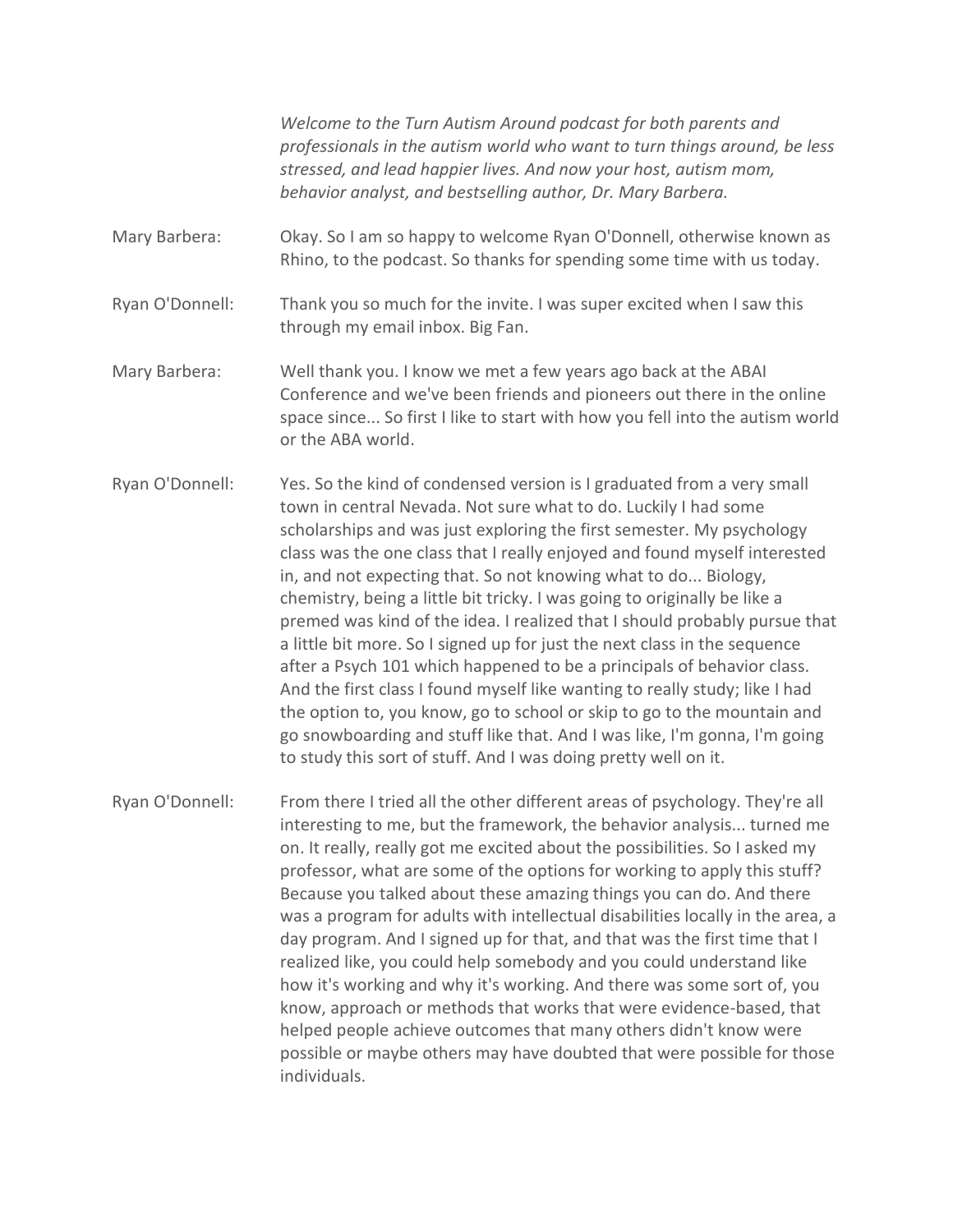- Ryan O'Donnell: So I got really, really lucky and having two great mentors. One was a student a year ahead of me, and then another was a graduate student that already obtained her master's degree going for PhD. And they took me under their wing and said, this is how you work with somebody and help increase their opportunities in life. It was two years I worked in that program. There was a handful of people diagnosed with autism. But also at the time there was still some mental retardation, OCD, other diagnoses like that in the building. Uh, the people were labeled with and it was, yeah, it was not expected that this is where I'd fall into a line at all with a profession.
- Ryan O'Donnell: But seeing that you could change and be a part of helping somebody, like change their life in the ways they wanted to was really, I don't know how to... I don't know how to say it. It's not scientifically, it's very heart... very touching, right? Like you get to see somebody grow and that part was amazing. So that's really what hooked me. From there I realized that you had to get into a master's degree program if you really wanted to like understand and get really fluent with behavior analysis. So I started approaching the graduate school application process and such.
- Mary Barbera: And what year was this, Ryan?
- Ryan O'Donnell: This was 2009 when I stumbled into everything and really got going into it. Yeah, yeah, we're at 10 years now.
- Mary Barbera: Wow. And when did you become a BCBA?
- Ryan O'Donnell: That was in 2013 when I became a BCBA. I think it was 2011 or 2012 when I was able to sit for my BCABA. So the distinction for people that have their bachelor's degree... I was able to sit for that first. So I've been in that system for five or six years now about.
- Mary Barbera: Okay. So you went on and then after you were a BCABA and a BCBA, did you continue to work with kids or adults with autism or other things?
- Ryan O'Donnell: I was in a really fortunate situation, both like family mental health, socially, economically and such to where I could always have like a full time job and a part time job as well. That just, I poured a lot of time into. So that was essentially three years working with children in a school setting or as a consultation, like an outreach component, working with public schools. And then three years in organizational behavior management and like startups. After my, after my graduation we started a program down in Florida called Lodestone Academy. It's still down there, still rocking and rolling. It was to fill a need in the Orlando, Florida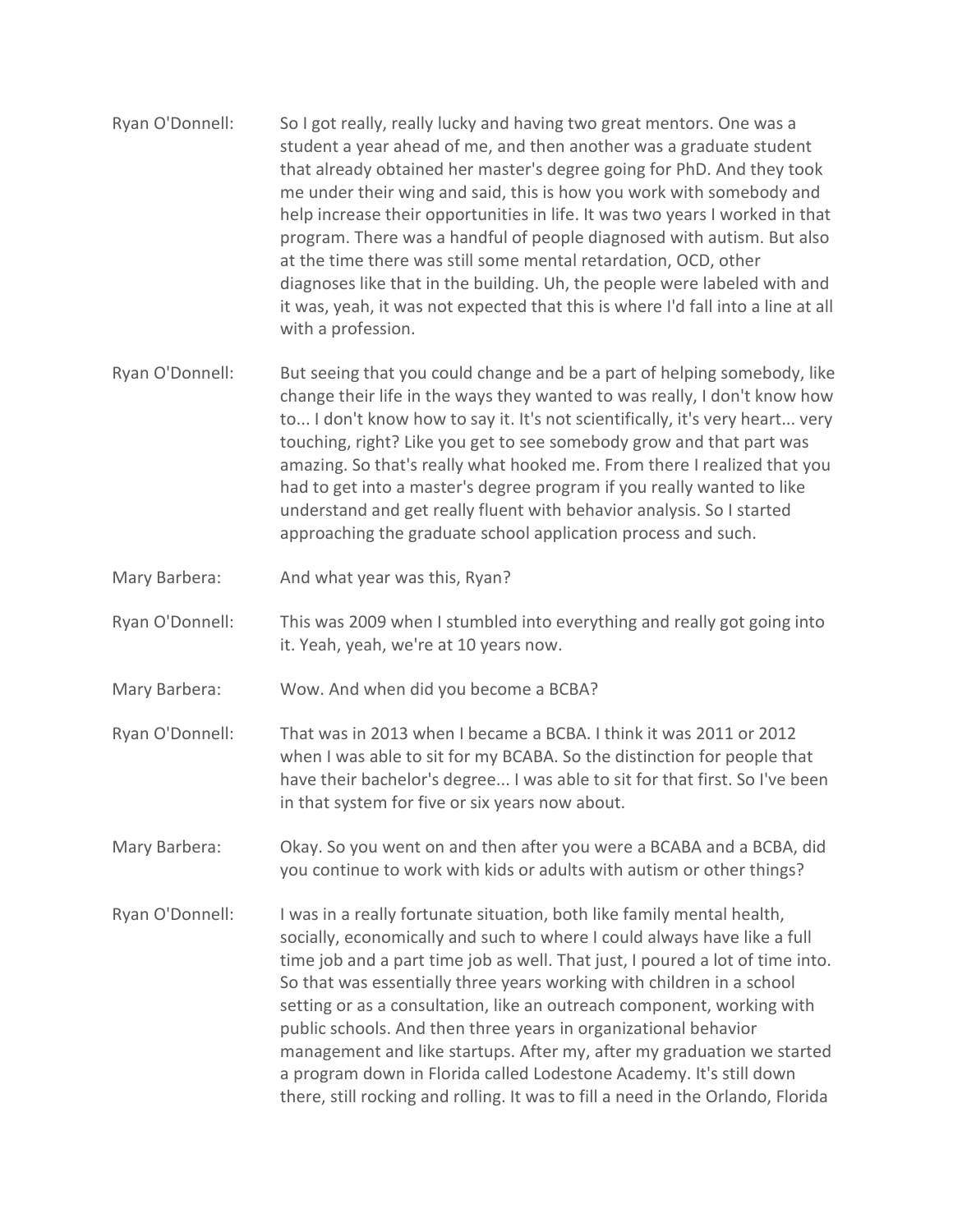area for children that just couldn't quite find the right placement in the school system. And so it was about three or four years after graduating that I was still heavily involved with working with people with autism related disabilities. It was typically folks that were... I would say probably in middle school to high school age, typically. I did not work as much with the younger populations. Then adults is where I spent a lot of my time outside of a couple of years of working in early intervention.

Mary Barbera: Yeah. So for the last couple of years, I know I said in the intro, you're really focused now, like I am, on online trying to get the word out. So you have the daily BA, the controversial exchange podcast and a live event called ChattCon. So when did you start all this and can you tell us more about those three avenues, which is helping us get the word out that ABA is a proven science and really helpful for kids and adults with autism?

- Ryan O'Donnell: You know, it took me a few years to start putting this all together and learning how behavior analysis works professionally; like who did what and what entities performed what tasks and things like that. And there was one book that really stood out during graduate school that I thought was fantastic, but not a lot of professionals paid attention to like, how much it impacted the field. I felt like... and that was Catherine Maurice's book, Let Me Hear Your Voice. That book talking about a family's triumph over autism. I think that's a subtitle. Something that effected... Many people in our field credited being pivotal to the profession as it is today.
- Ryan O'Donnell: And watching some of the struggles that behavior analysts can have sometimes trying to describe the science and how it works and things like that, myself included, struggling on how to communicate with the general public or with specific people that aren't in the field because you get so used to your technical language of behavior analysis in the scientific speak that it was, it was really tricky.
- Ryan O'Donnell: So it was kind of this slow evolving thing over a few years where I was like getting more and more interested in trying to figure out how to create things that may be interesting to others and share the science for what we know it can do, but in a way that's easily consumable. So we first started with a podcast called Why We Do What We Do, and the idea there was just a really clean, user-friendly podcast. You don't know what you're going to get topic wise, and it's going to be from a behavioral perspective, but really a scientific and skeptical perspective. There's no jargon. And the point there was if we could put out something that was just really fascinating and interesting on a specific topic where hopefully the two people didn't have any biases outside of obviously we're BCBAs ourselves and come to that perspective.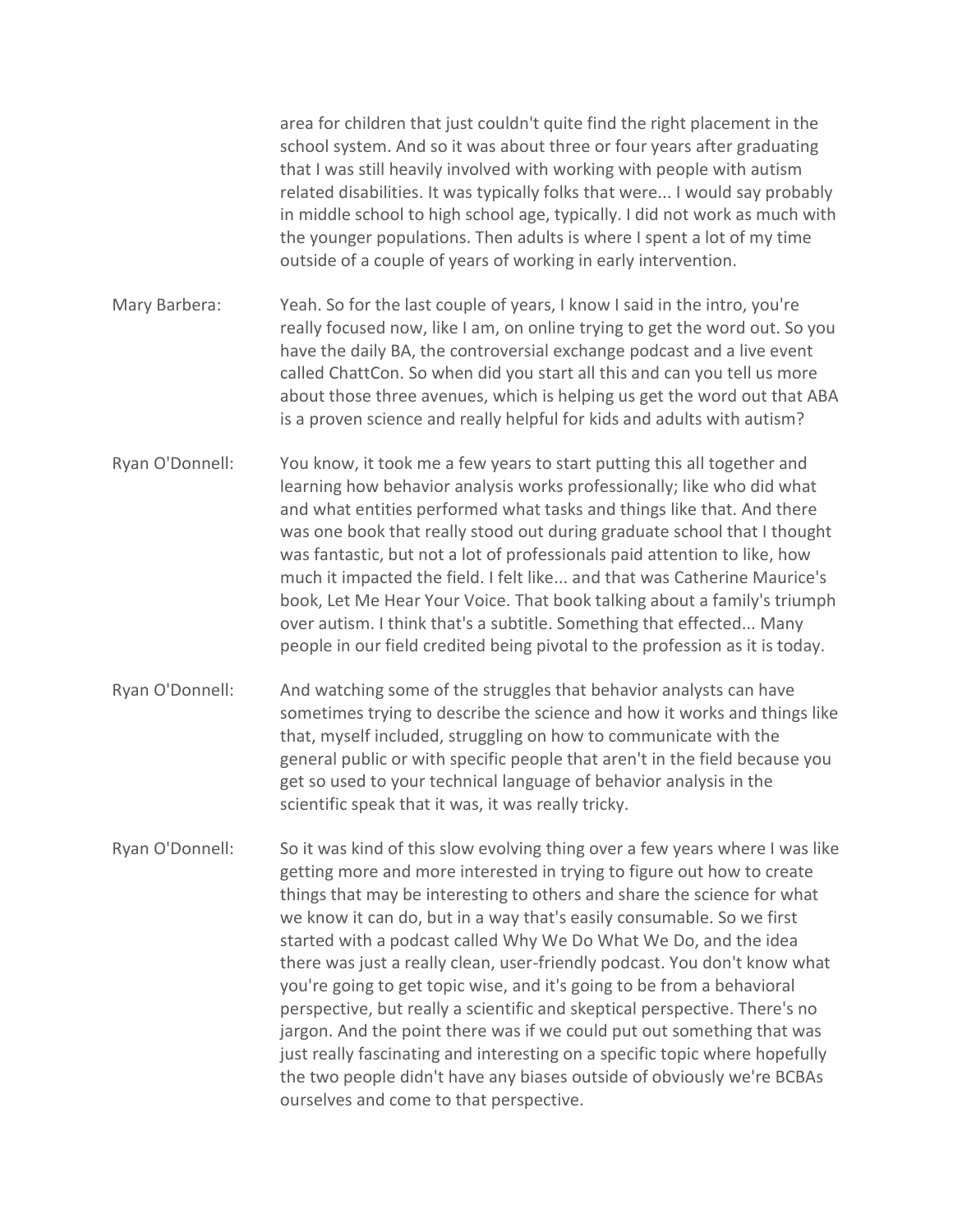- Ryan O'Donnell: Podcasts as you know, I'm sure, are on a huge second wave. There's so much time that you can spend consuming information like this. And so it's why we chose that medium. And then I realized video was another thing that I slowly got fascinated with trying to understand why cat videos on YouTube and you know, would have 12, 20 million views, and things like that. When a science, it was so robust and so able to help people increase such amazing stories wouldn't get those views and wouldn't get that sort of traction online. And for me it was, it was trying to understand like, is there a recipe to this online content? Is there a way in which we can take our science and make it fit that recipe without losing the essence of the science and be able to at the end of the day, affect more people through these practices just by putting the message kind of canned in a different ways?
- Ryan O'Donnell: So that's how the video production stuff started getting started up is I was like, I'm gonna make a YouTube video about this stuff. And I realized how hard it was to, and how fantastically skilled and amazing a lot of online content creators were. So both of these avenues of creating online content with their audio or video form really just kind of bred out of trying to understand how we could get the amazing stories, the amazing people shared more often online. I'm a big fan of you roll up your sleeves and you figure out the process yourself at least to start, especially if you can't figure out a way to, you know, be paid to do that work and such. And that's how I started getting into this sort of line of work...
- Mary Barbera: And so what year was the Why We Do What We Do podcast?
- Ryan O'Donnell: 2015, 16...17. It's been going for two years. So 2017 is when we started that. 2018 was the video work and in fact the video works just about now finally refined to where I'm pretty excited to hit upload and I feel like everyone is enjoying it more. Because there's a pretty steep learning curve, you know, maybe on little things that... To get this content out there in the right way, from the thumbnails, titles and things like that. So that's how I ended up there.
- Mary Barbera: And is the Why We Do What We Do... Is that still in existence?
- Ryan O'Donnell: It is, yeah. We've crossed 120 or so episodes 130.
- Mary Barbera: Okay. Is that a weekly podcast?
- Ryan O'Donnell: Yeah, it is a weekly thing.
- Mary Barbera: I think I listened to it awhile back.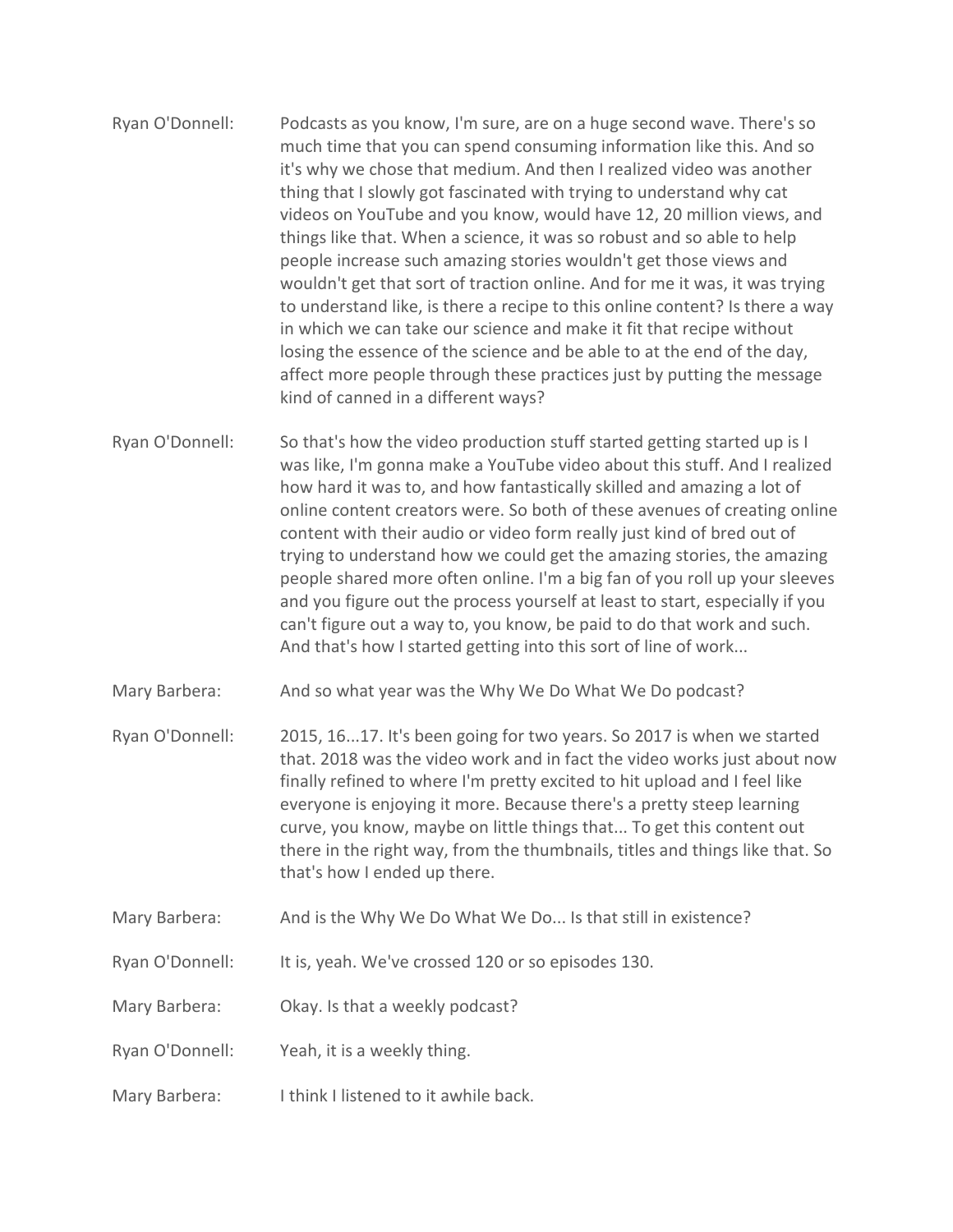- Ryan O'Donnell: It's pretty general psychology. Yeah. It's, it's a very general psychology approach. here's a few autism related episodes but it's not specific to the ABA Industry.
- Mary Barbera: Okay. And then you have the Controversial Exchange podcast.
- Ryan O'Donnell: Yep, which I will preface for folks on that one is an explicit podcast. So if you're not looking for something like that is... like inward speak of the behavioral community right now. So it is kind of like hot topics that are going on and behavior analysis. Um, so it's probably not as interesting to others, but that doesn't mean that some of the topics aren't fascinating still.
- Mary Barbera: Well, we have a lot of BCAs that listen to this podcast, so they definitely should check out Why We Do What We Do and the Controversial Exchange, as well as your daily BA videos. Is that still daily?
- Ryan O'Donnell: Yes, yes. Sorry, I titled that daily to try to push myself to go daily. I did not upload daily. I've yet to be able to hit daily. I've had a few pretty good 20, 30 days streaks on it, but oh man, it's hard. An average and the average video takes me about 68 hours to complete. So it's a full-time gig if you wanted to go daily and, and yeah, so it's out there. There's about 300 videos have been posted.
- Mary Barbera: And that's on YouTube?
- Ryan O'Donnell: YouTube, Facebook. It was meant to just share something free daily with the behavioral community about behavior analysis. Whatever was interesting to me, people that I could find. It's, it's been clear that the more I can integrate others include some behind the scenes, like real looks at people's lives, interviews, uh, with professionals and such that are kind of, you know, Ron Shrimps versions of those folks that that does well. So that's where that's kind of shaping up. It's a little bit of escapism too.
- Mary Barbera: Yeah. So let's talk a little bit about the live event that you helped to found and co-found. And I think you just did your second or third one, it's called ChattCon and it was both human behavior and animal behavior compilation. So can you tell us why you decided to start that and why that information would be important for parents and professionals? BCBAs and non BCBAs.
- Ryan O'Donnell: There's this essence, right? These certain things that you get out of an in person event that you don't get with online content. And so I still firmly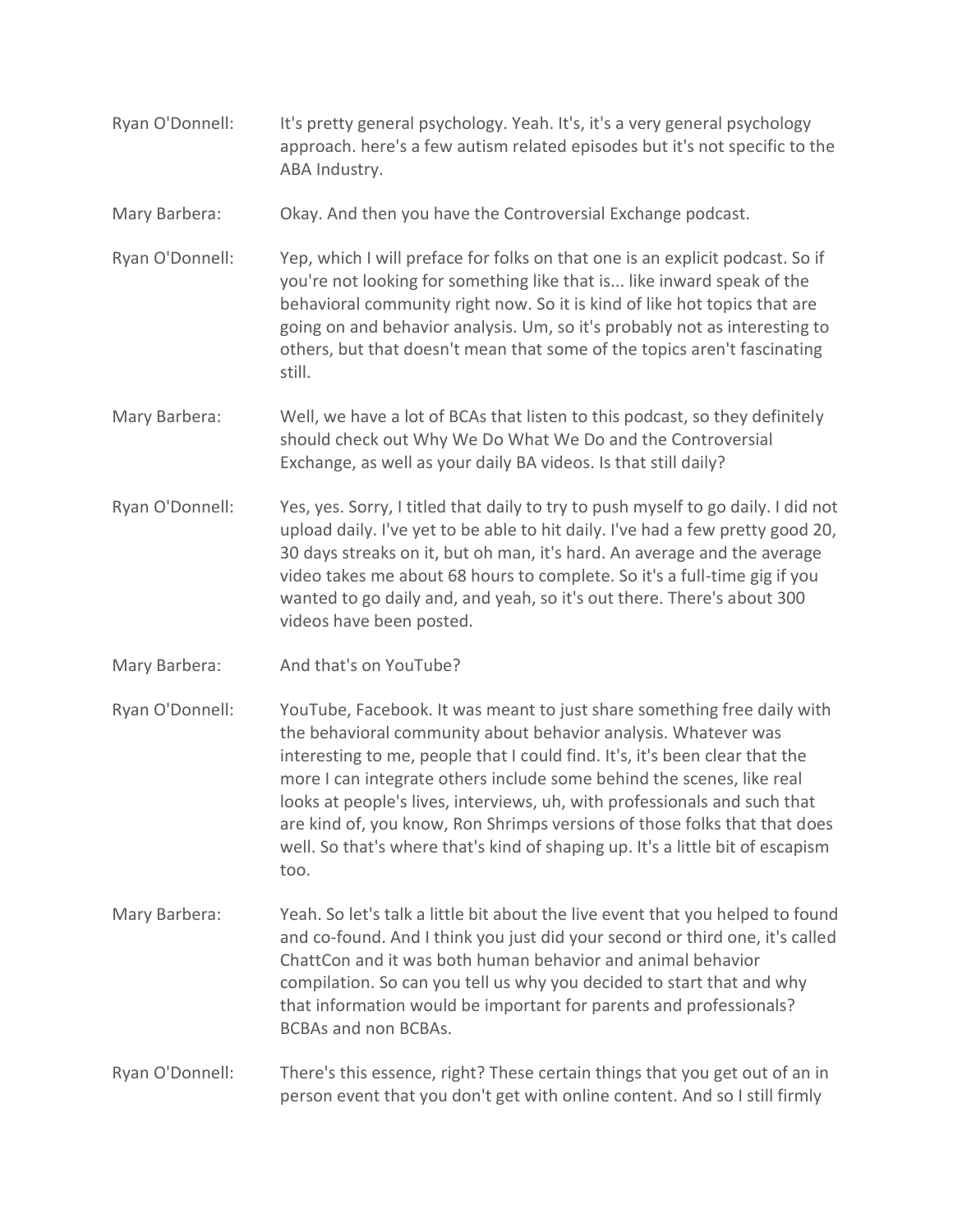believe that the in person events as much as you can make them happen are really valuable. So ChattCon. It's the convergence of human animal training and technology as we have those three pillars of human behavior, animal behavior in technology, really cofounded just out of Joan with TAGTEACH and know that you had Theresa with TAGTEACH international on recently and she was like, Hey, I really think that we could collaborate and do something amazing here. Because she works a lot with animal trainers with TAGTEACH specifically. I knew a lot of the behavioral community and the BCPA community and such and so it was really thrown together last minute.

Ryan O'Donnell: Last year in 2018 is our first event held in Seattle and what we were aiming to do and so far I've succeeded to do last year and this year, is just bringing together what we can to be the most like, intimate single track event. Meaning everybody goes to the same talks. It's not very large, and we just are trying to really focus on can we bring in the best people, like world-renown in behavior analysis technology and animal behavior and have them share ideas back and forth. Cause there's a lot of things that are different, but there's also some really amazing similarities with human behavior across all sorts of different species at the end of the day. And the technology component there's a sense of what can you automate, what can you use technology wise to kind of speed up people that are looking to maybe be a really good animal trainer, be a really good supervisor for people that, you know, provide services with children with autism. So technology is that add on to try and get us always constantly thinking about how can we speed things up but maintain the quality of that as well.

Mary Barbera: Yeah, I think that's one of the major reasons that I started serving the online community. Because, you know, going door to door, speaking at conferences for, you know, a keynote for 50 minutes is not going to change the world. And I think both of you, both of us have realized that, you know, we need to use technology to spread the word. There does seem to be a lot of controversy and many people here probably haven't listened to the TAGTEACH podcast or even know what it is. So just to clarify, TAGTEACH is teaching with acoustical equip guidance. And I'm tagged teach certified and just recently did a podcast with Teresa McKeon and she's an expert. She was one of the cofounders of TAGTEACH and it's basically came from Theresa's work and really Karen Prior's work with animals in terms of hearing a clicker or hearing with dolphins going up and touching a mark and then they hear a whistle and that whistle marks the, the behavior and that whistle to the dolphin means that they'll be getting a fish as a reinforcement on the next time around.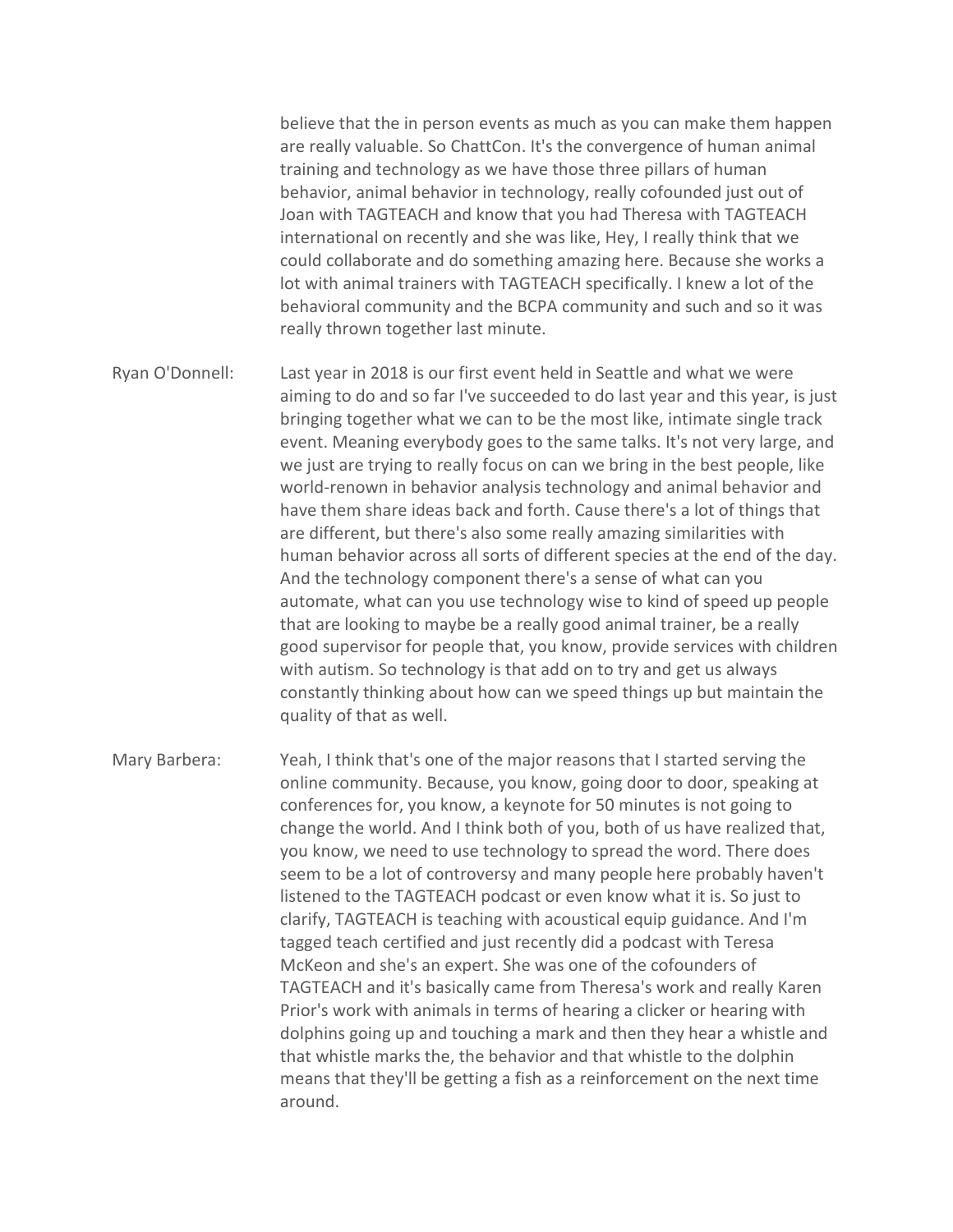- Mary Barbera: And so when I was pursuing... Trying to become an even better behavior analyst several years ago, I think it was a decade ago in 2009 is when I came across TAGTEACH, and I ended up presenting at a conference in front of Julie Vargas was a discussion. I'm like, I know like so little about TAGTEACH and here I am with BF Skinner's daughter presenting on TAGTEACH, but I used it to teach my son how to tie his shoes. I've used it for a bunch of different things and that's why it was really great to have Theresa McKeon on the show recently. And I really do believe that in order for us to get better at teaching our kids and adults with autism, especially the kids that don't have much language or any language, that the better we can get an animal training the better behavior analysts we can be.
- Mary Barbera: But there seems to be a whole lot of controversy with that statement and many.... Some, I can't really say many. Maybe it's just a very small group that are very loud, but adults with high functioning autism who can read and write and type and communicate are saying, you know, we're just a little different, not less. You know, you're treating us quote unquote like animals and you know, us behavior analysts and parents of kids on the severe end of the spectrum or parents of little kids who want to catch our kids up as much as possible are kind of needing to explain ourselves and I'm assuming... I've not been to ChattCon yet, but I'm assuming that part of it of combining animal trainers and human trainers might be to try to dispel some of that controversy and try to be like, hey, so can you respond to that?
- Ryan O'Donnell: Yeah. So yeah, there is a group and I'll put it out, I kind of look at it this way. Anybody who has any sort of concerns and things like that, like they justified in that, that was their experience and their perception of things. So if anyone's listening to this came from that perspective, I come from the approach of like, I hear you. The side that I think what's needed in these sort of discussions is some communication back and forth. So I did a talk over at the Pan African Congress on autism in Kenya earlier this year, speaking about how... What would constitute good behavior analysis. And the reason was, is there's times that I hear of stories from this community that I would totally agree that is like very terrible experience that they had; that is not the field that I signed up for at the end of the day, and what a lot of us are in, and like why we got into this line of work.
- Ryan O'Donnell: And so a good example is if there's anything that's being used that like applies, a verse of things that, things that we don't like, anything that's very punitive and punishing, there's a good chance that that person might need some more training or that might be some sort of weird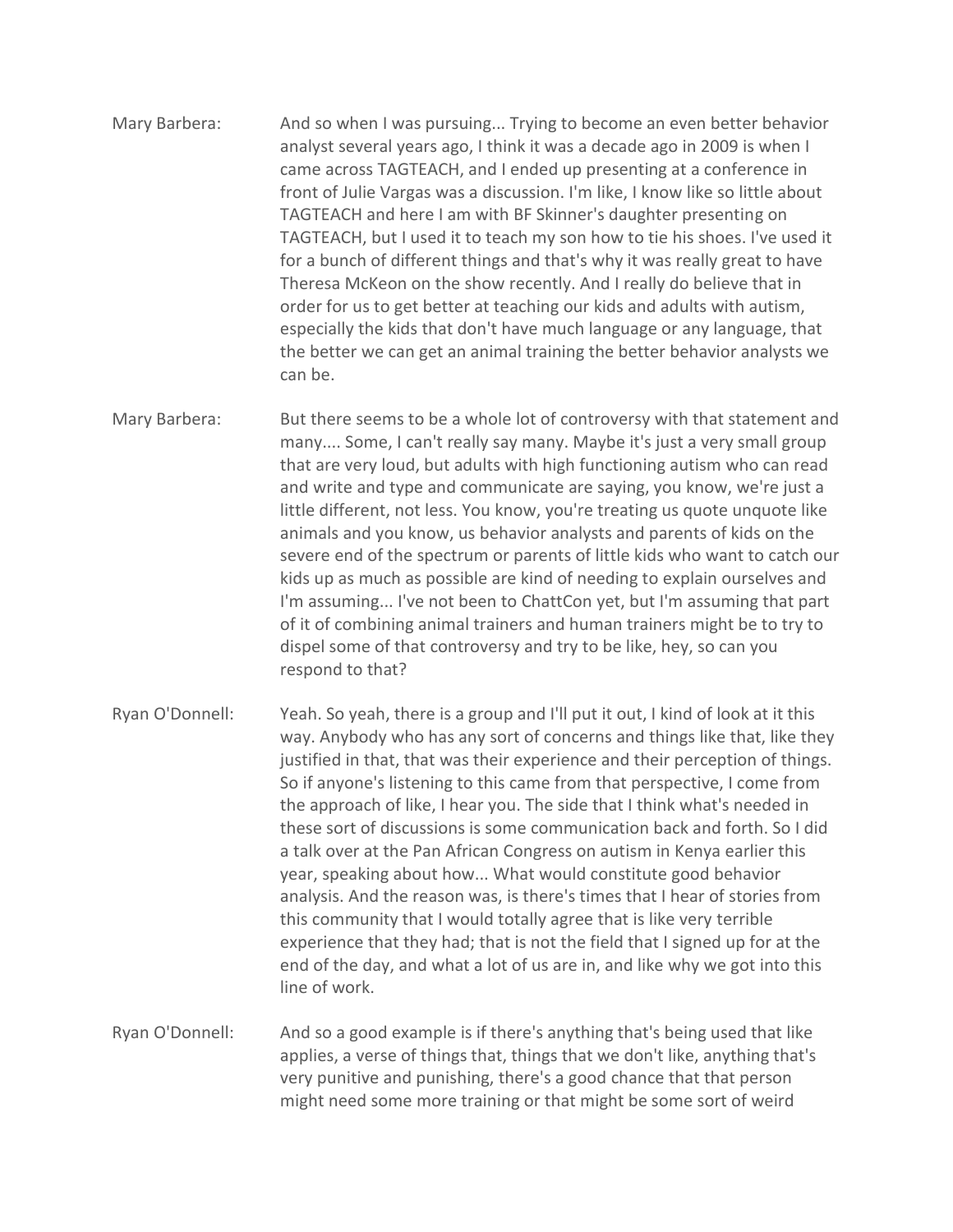circumstance going on there. And that's not representative of the entire field. So we're seeing some pretty strong growth rates in our certificates. How many people are getting their certification and such. And I think right now the important thing to do is for behavior analysts. Like am I the position I'm in is communicate what the science is in good, easy, plain English ways and describe that to people and kind of create those boundaries of what we, where we probably share similarities with that group.

- Ryan O'Donnell: And so the convergence topic largely right now brings in a lot of people that understand and have experienced that perspective of that there's shared principles are good examples, reinforcement that you described with a fish reinforcement literally allows us to continue our lives, continue our species at the end of the day; it's the reason that we're all here. It's the reason we like certain things, not other things. And that principle is shared across all species that are living, but it operates individualist in an individual way. And it should be acknowledged that sort of way. So the people that are attending ChattCon are getting that perspective. But we have been speaking literally in the last couple of weeks about our role as a community of trying to convey these things more clearly and have open conversations about what we do, share what we do, know what we don't know, I think is a good one when it comes to similarities and differences amongst these communities.
- Ryan O'Donnell: So yeah, I try to approach socially, like welcome conversation about these sorts of things as much as I possibly can. Because it might be just a difference in assumptions or experiences. And at the end of the day I've had some pretty interesting conversations like at the Pan African event where there's a lot of people that came back and after the talk and said, you know, I didn't realize I'd have a behavior analyst, a BCBA saying that the things that I experienced and like was also things that they didn't like, like realizing that we are on the same page with certain practices were being deployed. Or a good example is there's a lot of one off trainings that happen internationally where someone will come in for two or three hours, provide some training, and then people try to run with that. And that two to three hours sometimes is sufficient to get a little bit of progress. But sometimes it's just enough for people to struggle more at the end of day cause they get a little bit progress but then they don't know where to go next.
- Mary Barbera: Yeah, that's a big, pretty deep topic. Reason that I don't speak much internationally because you know, in some ways it's kind of like giving people a loaded gun and not telling them how to shoot it. And so, you know, you might go and give a keynote or a day long workshop and then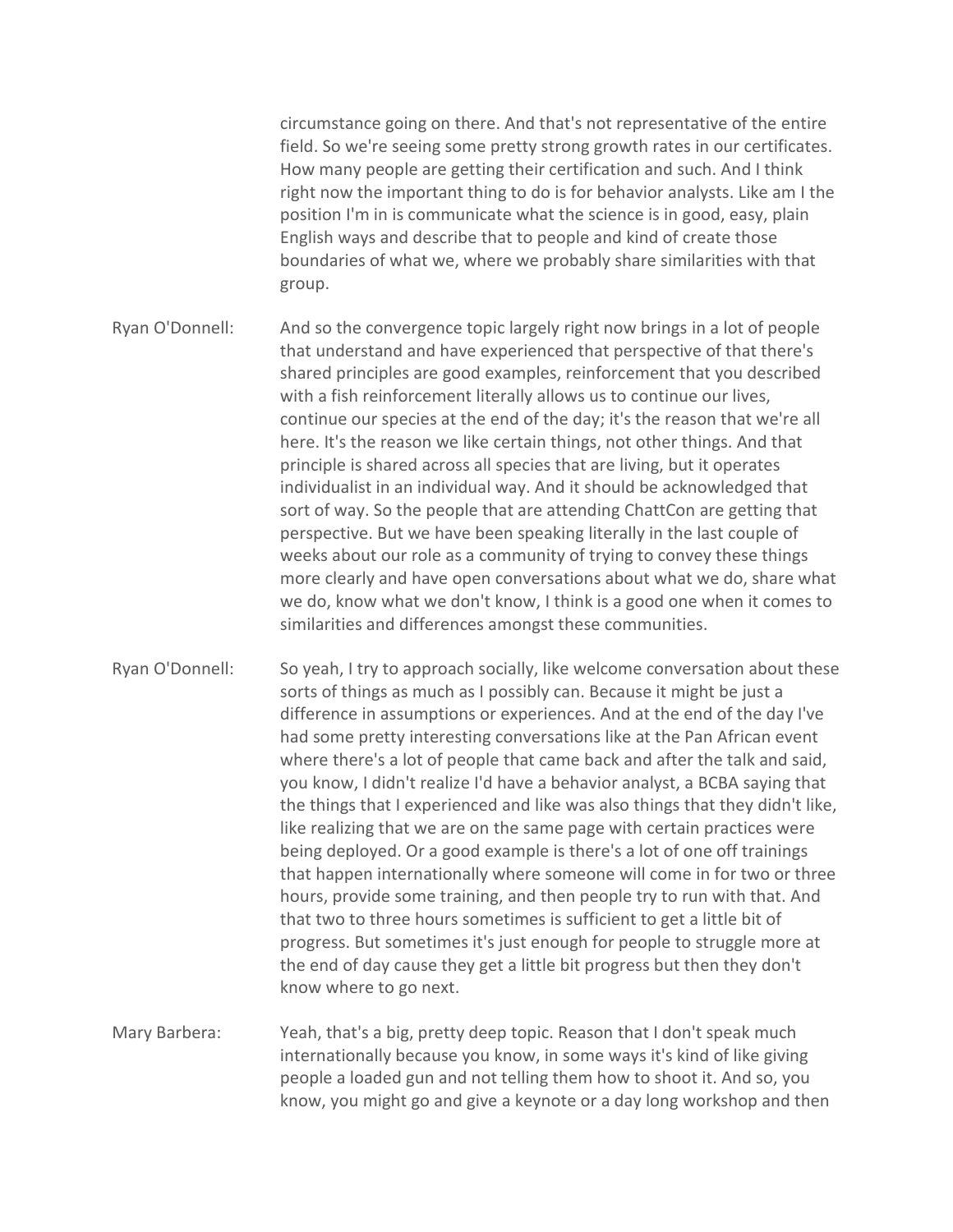you leave and then Johnny's throwing Mr. Potato head or Johnny's on the floor, and in my videos the child wasn't. And so then there becomes this vicious cycle of it doesn't work or I don't know what to do. And the kid actually can get worse. And that's why I've found with my online courses and community, it's a much better, safer way because there's no Mary leaves and there's no way to check up with, well the child is throwing Mr. Potato head. So that's a problem.

- Mary Barbera: That is one of the real benefits because I think, yeah, in dissemination it's always hard because even the free videos, you know, the free videos, you do the free videos, I do the podcast, you can give people just enough information to actually be a little bit dangerous. But it's just before we move on to the other topics we wanted to cover. So how from your perspective, cause you know, we're really on the same page, I think, in terms of animal training, human training technology. We've got to get the word out that this is a powerful science. So how would you react or coach other professionals to react from if a parent says, I don't want you training my child like a dog, or I don't want you treating my child like a dog, or I don't want you to use that clicker because that's what so and so used for her dog. So what do you say?
- Ryan O'Donnell: I think there's a couple of fronts there. It depends. So as a professional like if you're valuing evidence based practice, like there's some pretty clear data since the 1950s they say that if you create this us versus them mentality with somebody, which you might not be explicitly stating it that way, but if you're coming in, you know, a little abrasive and creating a divide amongst people, what that does is it actually pushes people farther apart. So the first thing I try to coach people to do is let me just step back and listen. Acknowledge, right? Like what that person is trying to communicate to you what their intentions are, what their preferences are, especially if they're speaking on behalf of somebody else; their child, right. Like us as professionals need to I think step back and listen as a first step in those sorts of situations.
- Ryan O'Donnell: And then just that first part I mentioned was just recognizing that your behavior can affect that divide very quickly...
- Mary Barbera: I think that's great advice. Go ahead.
- Ryan O'Donnell: Yeah. And from there I was gonna say it's... I look at as like a shaping process. There are some, some areas where like in the ethics code where there's a little bit of things, we got to stand a little bit more firm on what we can and can't do. But we're seeing even with the ethics code, people are taking a much more functional approach as to how can I help this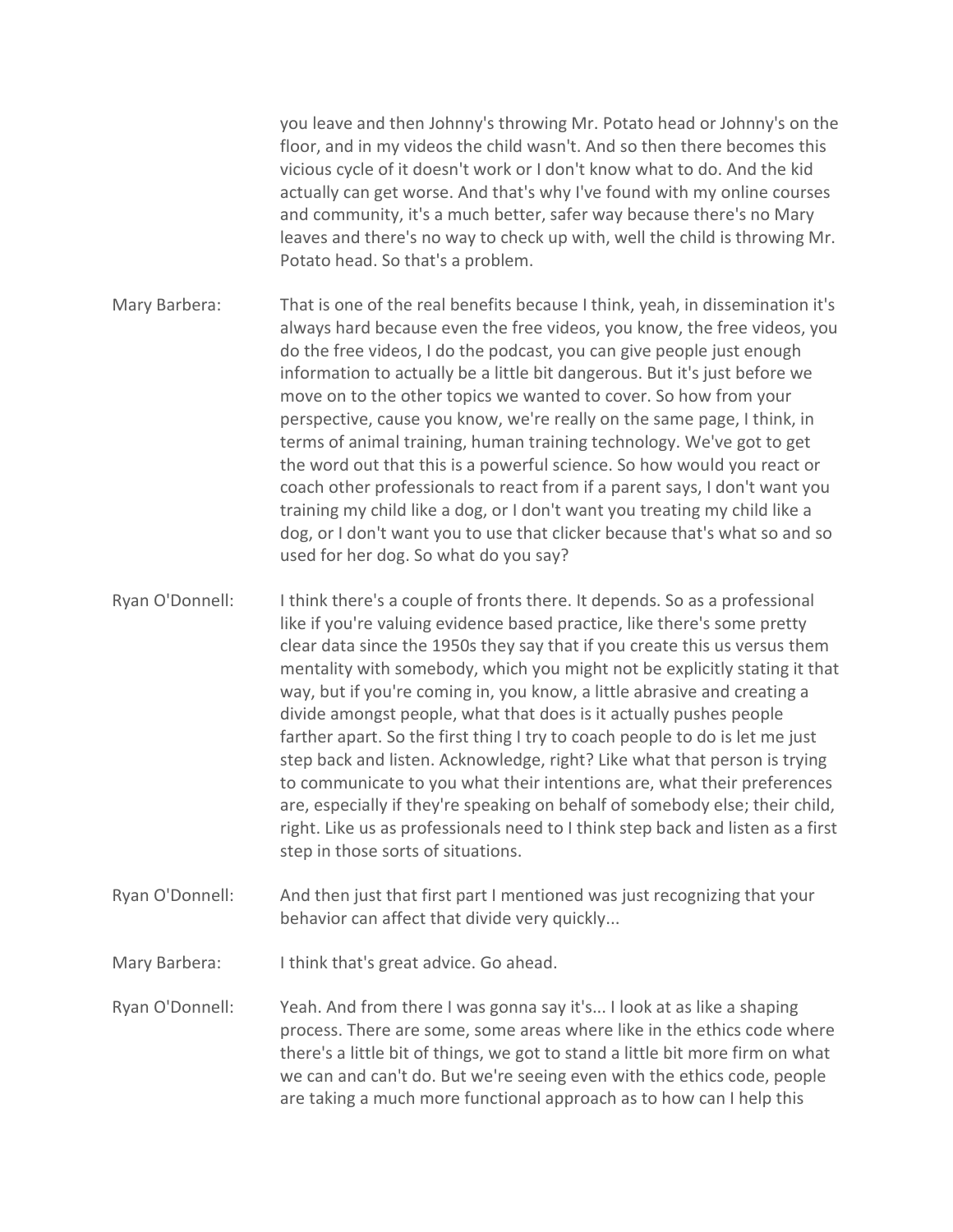client that I'm serving at any day achieve their goals best? And if that requires, you know, shutting your mouth at certain points and listening, like I think that's okay as professionals and it's something we haven't largely tried as a profession. More so we kinda created these divides in the past decades and decades ago. So I coach people that way personally.

Ryan O'Donnell: And yeah, I mean if your evidence-based approaches like try that strategy, you know, like before you make a change. But that's, that's where it's very well with me for building bridges in the behavioral community outside the behavioral community and it fits within an evidence based approach. So it makes me happy at the end of the day and I can sleep well.

- Mary Barbera: Yeah. Yeah. I think that's great advice. And we can also, I think my shoe tying video with Lucas for instance, that has, is based on TAGTEACH and has me using the clicker. I think she's pointing people to videos like that, that show like... Or we don't have to use the clicker. We could use a yes or we could use a little bear in a cup that would provide an auditory and visual reinforcement system so that you don't have to be like, this is the way or doing it, you know, take it or leave it. So I like that approach of you know, that person may have baggage from something else and from another behavioral program that really wasn't in line with a completely positive approach like we use.
- Ryan O'Donnell: Yeah.

Mary Barbera: We'll get back to the episode in just a minute, but before we do that, whether you're a parent or professional, I hope you're enjoying this episode and I really hope that the content that you're getting through my podcasts and my video blogs are helping you make progress. But I wanted to hop in here quick and let you know that I truly believe that the best way I can help you, is if you join my online course and community. Whether you are a professional, such as a behavior analyst, speech pathologist, teacher, or whether you're a parent of a child just showing signs or already diagnosed more than a decade ago. I know I can help you. We have seen tremendous progress within our community. One behavior analyst said, "I'm forever changed as a BCBA as a result of taking this course". And we get lots of praise from parents stating that they've gotten their child from zero words to talking in short phrases. I mean, just really great progress that I see within my online course in community. So you can find out more about our unique approach and join like-minded professionals and parents within our online community by going and attending a free online workshop today at marybarbera.com/workshop. I'd love it if you would tell every parent and professional in the autism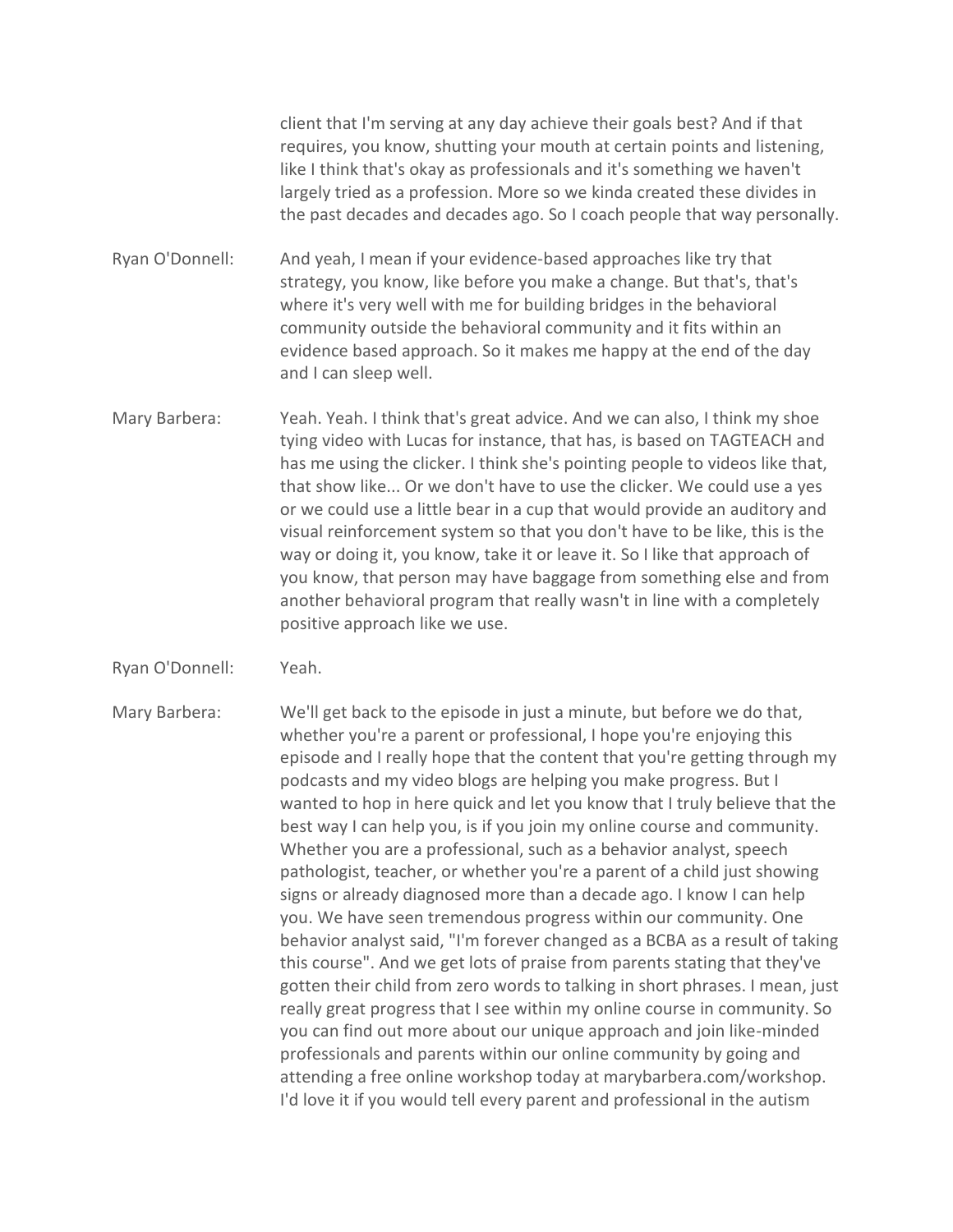community about this free workshop at marybarbera.com/workshop. So let's get back to the episode.

- Ryan O'Donnell: Okay. So you have done extensive traveling over the past couple of years. Can you tell us some of the areas you went to and why? You know, you're so passionate about going to different areas internationally.
- Ryan O'Donnell: Yeah. So just another one of those things I kind of realized it was coming down the pipeline is a potential opportunity for me as a behavior analyst. I wasn't planning to do these sort of things. So as I began developing more of these online videos, putting those things out there, there are some people that saw it, one of them was Megan Miller. I know she was one of those who were on your podcast before and she was like, Hey, like I'm in a position... She was telling me that she was in a position to where she was doing some international consultation, not one off trainings, like sustained stuff that she's working with people; working with families and centers who serve people with autism or where we can that sort of capacity. And she was like, hey, it would be cool to collaborate on these sort of things.
- Ryan O'Donnell: So the goal is just document and see where those things go. There was not much of a set plan, but it's taken us a lot of it really interesting places. So last couple of years, Kenya, Egypt twice. Uh, where else? Germany, Ireland, UK, Northern Ireland, Norway, Prague, France. There's a whole lot of them. And it's, yeah, and South America too. Yeah, Brazil as well. And there's kind of two things that I just, three things usually speak on. I've been super lucky and I work really hard also, I'll acknowledge that for creating those sort of videos and making this sort of opportunities happen. But for the international side of it, like we were talking about, it's not about this one off thing like you might see. It's trying to understand what are the needs internationally, what are similarities, and can we share more of those sort of things with people?
- Ryan O'Donnell: So a big need internationally is quality training that's not at the same prices that we do now. So for example, the event that I put on ChattCon that is not affordable for many of the areas in the world that we've experienced, our price point is simply too high. The economics are very different. And so this travels not only helped share some perspectives with others and leaders in the field of what's going on, it's given some people a voice in a very cool way. And it's also in a way like humbled me up to what the larger field should probably be doing and focusing on. So, and a good example is events that are priced based on your geographical, social status and situation where you on the globe? I guess something that I'm working on making happen over the next year or two. It's just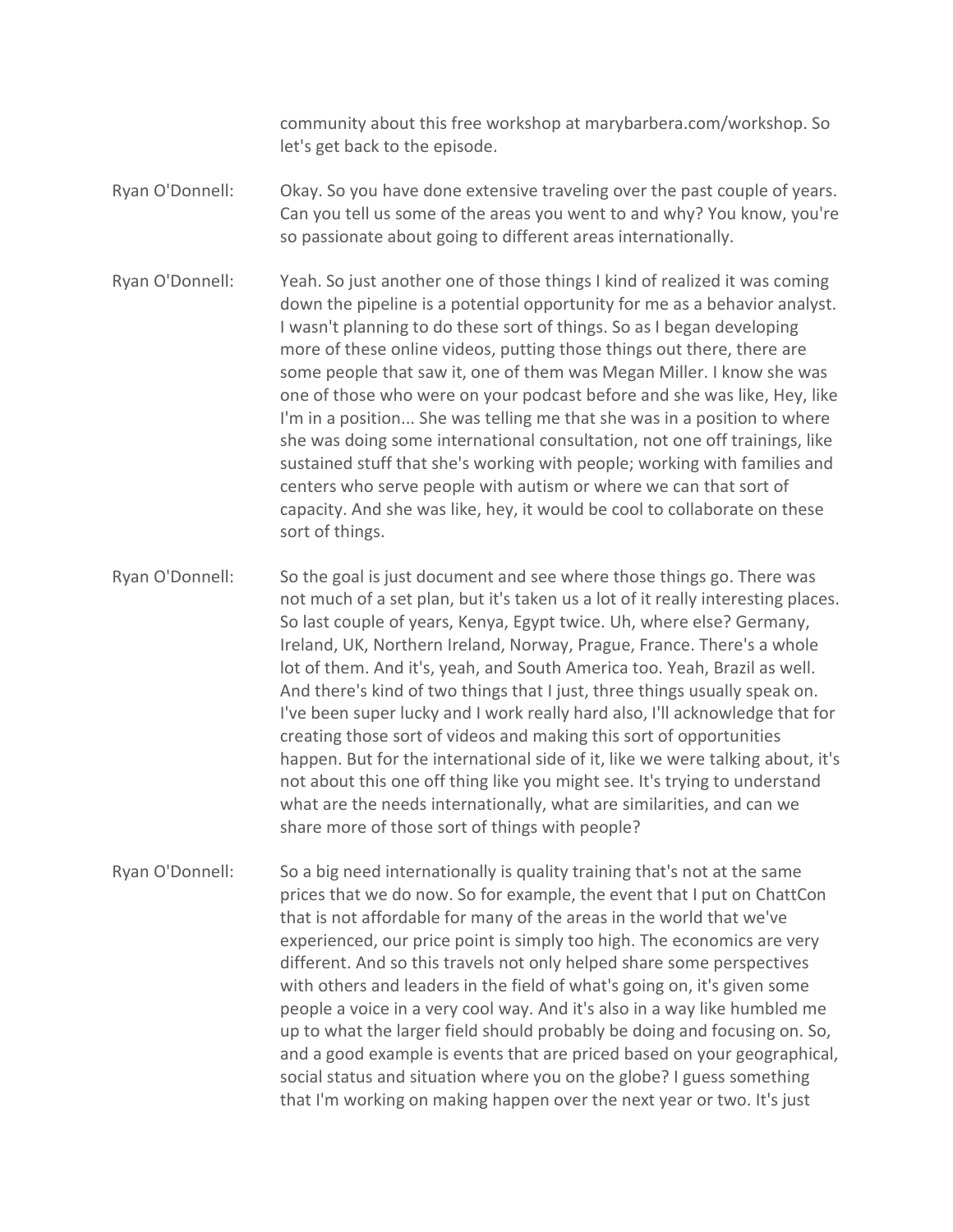figuring out how and when to make those things happen. So yeah, there's... I try to speak as humbly as I can about it. I'm super fortunate, super lucky. It's a lot of work that goes into it. And the biggest thing I can tell people is the little bits that we share online of that is just trying to ask people to take the perspective of somebody else and realize that the world is global now. Like this global community, people need different things and we need to share across these cultures, what's working, what's not working, as much as we can.

- Mary Barbera: Yeah. I've had a lot of experience traveling too in the past, but not that much recently. But my online courses have participants have had participants from over 65 different countries and it's only in, it's only in English at this point, but I see it being like a very big need to translate and to gather pockets of information out.
- Mary Barbera: Are you involved in the global autism program? I've seen you kind of promote them.

Ryan O'Donnell: So the global autism project, I luckily ran into while at that conference the Pan African Congress on autism this April and made a quick video of one of their centers overnight because there was no internet and I was jet lagged and had some time to make a video and they really enjoyed it. So they said, hey, we should collaborate more. So I do not have an official role with them. I was contracted with them to produce some videos that we put up on the channel on their channel as well. So they flew me out to the recent events where they bring in all the people that are about to go out. So just a quick description of it. It was set up to where they encourage people to sign up, help raise funds to where they can go internationally and work sustainably with autism programs around the world. Getting involved in that and getting that resource and coaching from them on that system is a process. Like they don't work with just anybody; they work with the right people in the right circumstances, it's all described on their website.

Ryan O'Donnell: But the component that I was really sharing out there was that this is a way that if you wanted to do international work is set up as a system that you know that you're going to be effecting people and not in that way that's just one off training, because they work with people continuously. So they have small groups, four to five people that go for a couple of weeks. Like I said, those people fundraise that money to be able to go onto that sort of trip and take that time off and experience it, develop those skill sets, help people internationally, and then come back home and, you know, have a little bit of a different perspective there. So there's a lot of shared values and experiences that I had with global autism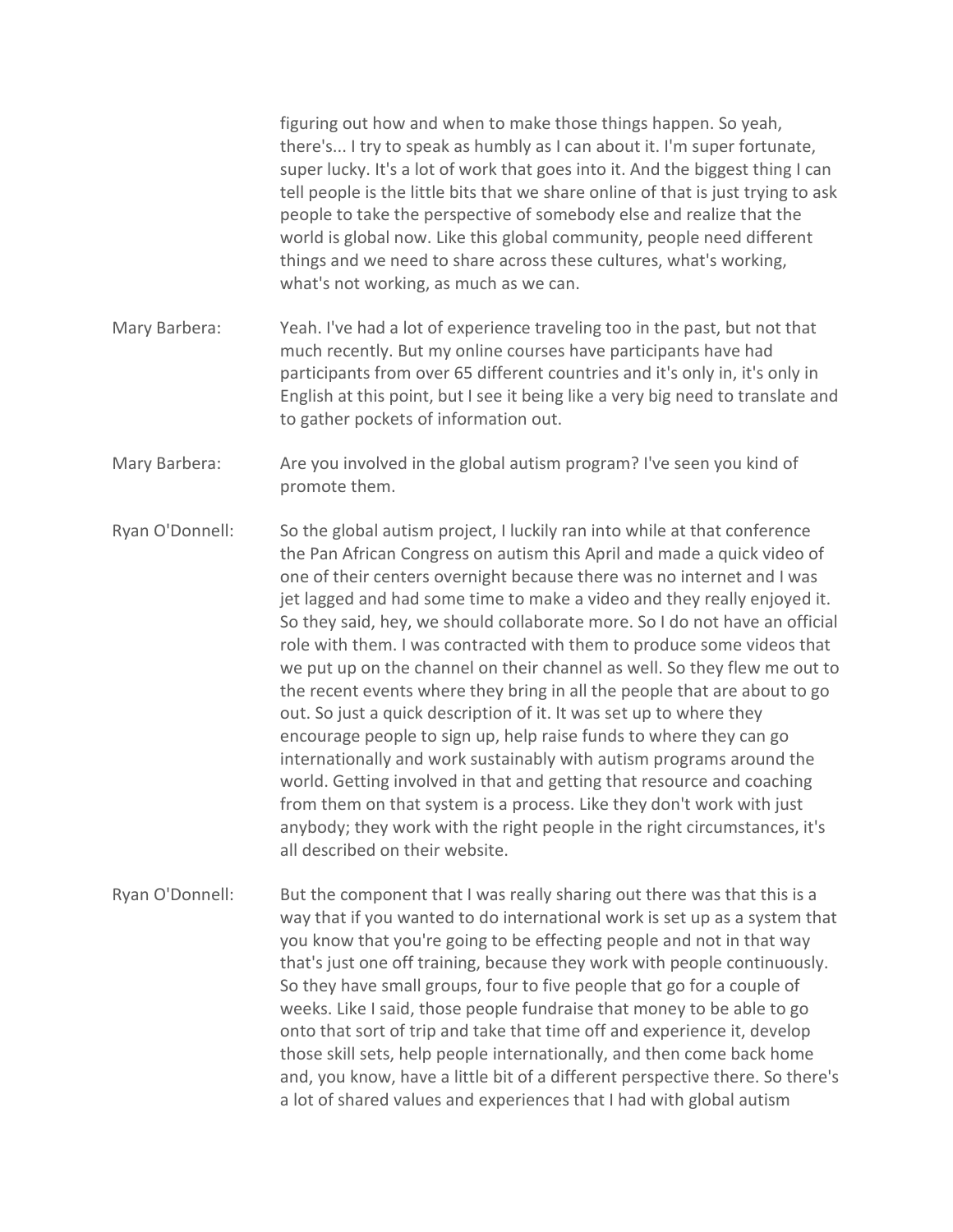project. And so that's where we collaborated on those, those pieces. I think there's a total of six videos that are up on the channel; four or five now, but there's more coming.

Mary Barbera: So we'll link that global autism project in our show notes for today. And I would also like to interview someone directly involved with that project because I've heard a lot about it over the years, but I haven't really made a personal connection yet. So I think that...

Ryan O'Donnell: I'm glad to put you in touch with Molly.

Mary Barbera: Okay. So what are the biggest struggles that new and seasoned behavior analysts face today? And are they the same? Are they different? What are the struggles?

- Ryan O'Donnell: Yeah. If I could compartmentalize people a little bit just for the sake of the conversation, I would say a lot of folks that have are really seasoned in this field, I'm talking about 10, 20, 30, 40, 50 years, I think are seeing this explosion of the BCBA certificate largely from a perspective of that there's so much change going on and things are changing so quickly that the quality is being affected. And for me that's kind of like a, if that's a thing, that's a thing, how do we handle it? Right? Like how do we move forward? And so working with those in that pain point that they may share, but for example, sitting down with them and creating a video of, you know, or a podcast in a medium that younger generations will consume and listen to is a way I kind of think you can move forward with that.
- Ryan O'Donnell: Struggles with younger folks in the field, they're just getting into the field, I think are kind of multi-facet. It's growing so fast that there's definitely, it's hard to find really good supervision and mentorship. So, we're definitely seeing a lot of changes, like people trying to figure out where quality mentorship, leadership, training and things like that come from. I'm really excited to see that develop more and more. And the other side of that would be trying to understand a quick way to, to filter what works and what to do in a situation, which can be achieved through mentorship. But I think a lot of analysts are, you complete your two year program... I'm speaking from my experience, you complete your two year program and you feel like you have a good understanding of what's going on, but when you start working with people or in a situation that you weren't specifically trained in, It's tough and stressful. It might be scary, it might be anxiety provoking when all of a sudden you find yourself responsible for, I remember back in Grad school when I was, I walked into a job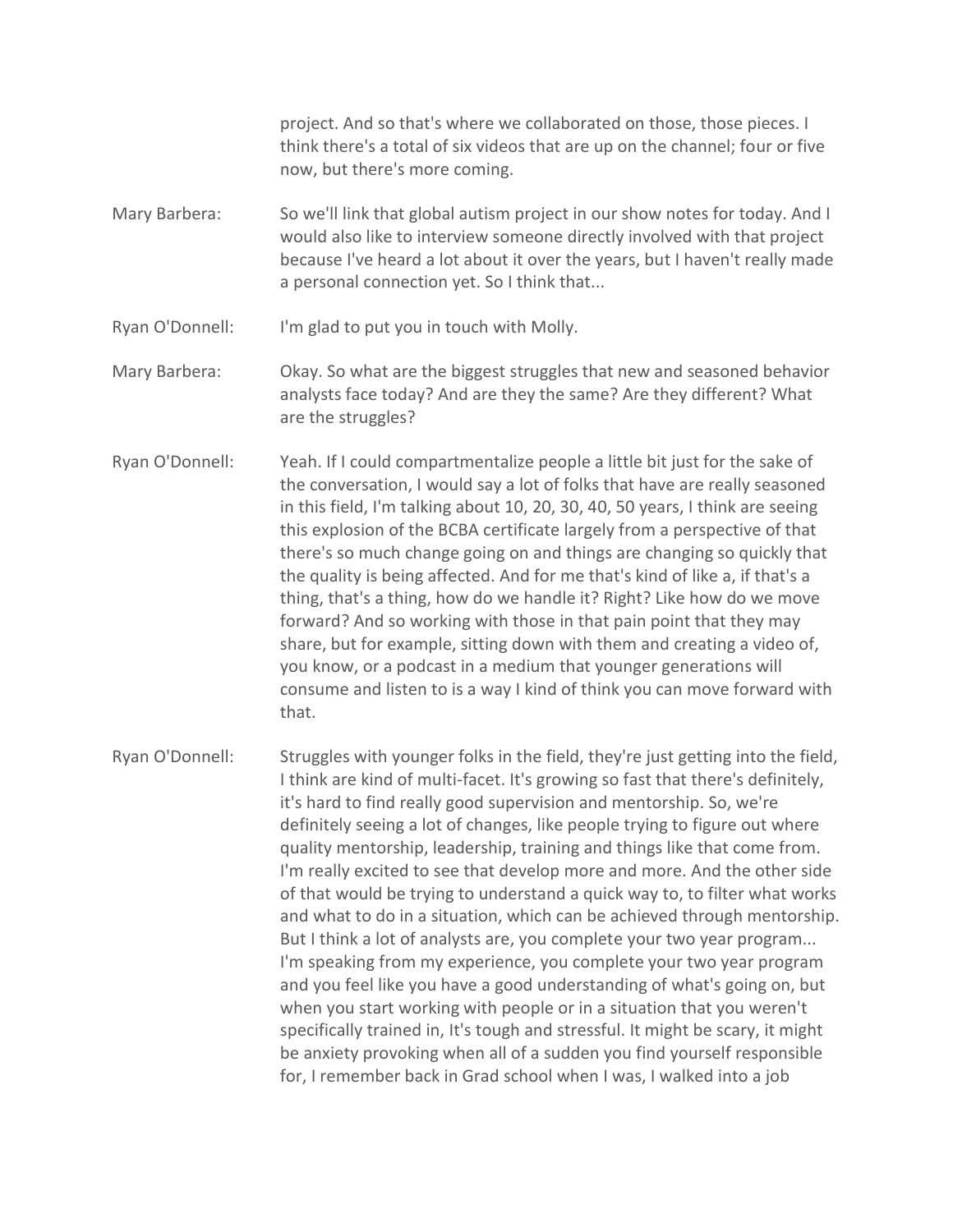thinking I was gonna have a case load at 12, and I walked out with 48 on my first day.

Ryan O'Donnell: And with a lot of two to one staff to student ratios, I was like, I can't do that; like, I'm not equipped for this like that sort of situation. I think because of the demand and the need of our services causing some issues there. So that for me is what drives online content creation, automation of things. Like how can we start creating more of those sort of things like you've been doing. I think that's one of the past there forward. Unfortunately those things aren't going to come quick and so there's some pain points there with analysts feeling maybe like they can't handle every situation. So that's why I'm excited, you know, when we do these things like ChattCon we record everything to where that's going to be up there hosted forever, you can go find it. It might be a year that it's pay walled in or something like that to help us, you know, sustain the business and keep it more content coming. But the amount of information and good, high quality information I think is how you solve that problem.

- Mary Barbera: Yeah. And I know you can appreciate not just the hours of work involved with producing videos, but all the back-end systems and people that help is a fortune. It's really expensive. And so there's not many of us out in the field, behavioral analysts that are doing anything online consistently, I think because of the cost and really just the knowledge that is involved with running things like this.
- Ryan O'Donnell: Yeah. We wanted a number for listeners. Like the YouTube Channel last year was \$20,000 of work and that's to run a channel that was new and not top end like you see on YouTube. Like there's a lot of costs to go into these sorts of things that you don't even realize. So, yeah, it's a challenge as creators figuring out how to balance that I think daily.
- Mary Barbera: Yeah. When you were saying about like a pay wall and things like that, it's like people say, oh, well why should I pay for information when I can go get it for free on the Internet? But the problem is there are so much information on the Internet, within books, within posts that you really do need somebody like you or I to get the just the need to know those or your specific child or clients. And is more of a step by step system because otherwise just people are just like wandering around on the Internet trying things willy nilly and it's making things worse.

Ryan O'Donnell: Quality suffers. Yeah. Yeah. When you're doing that thing you're, you're... If someone has the right morals and ethics in place, like you're paying for something that works more efficiently, saves you time and weeds out the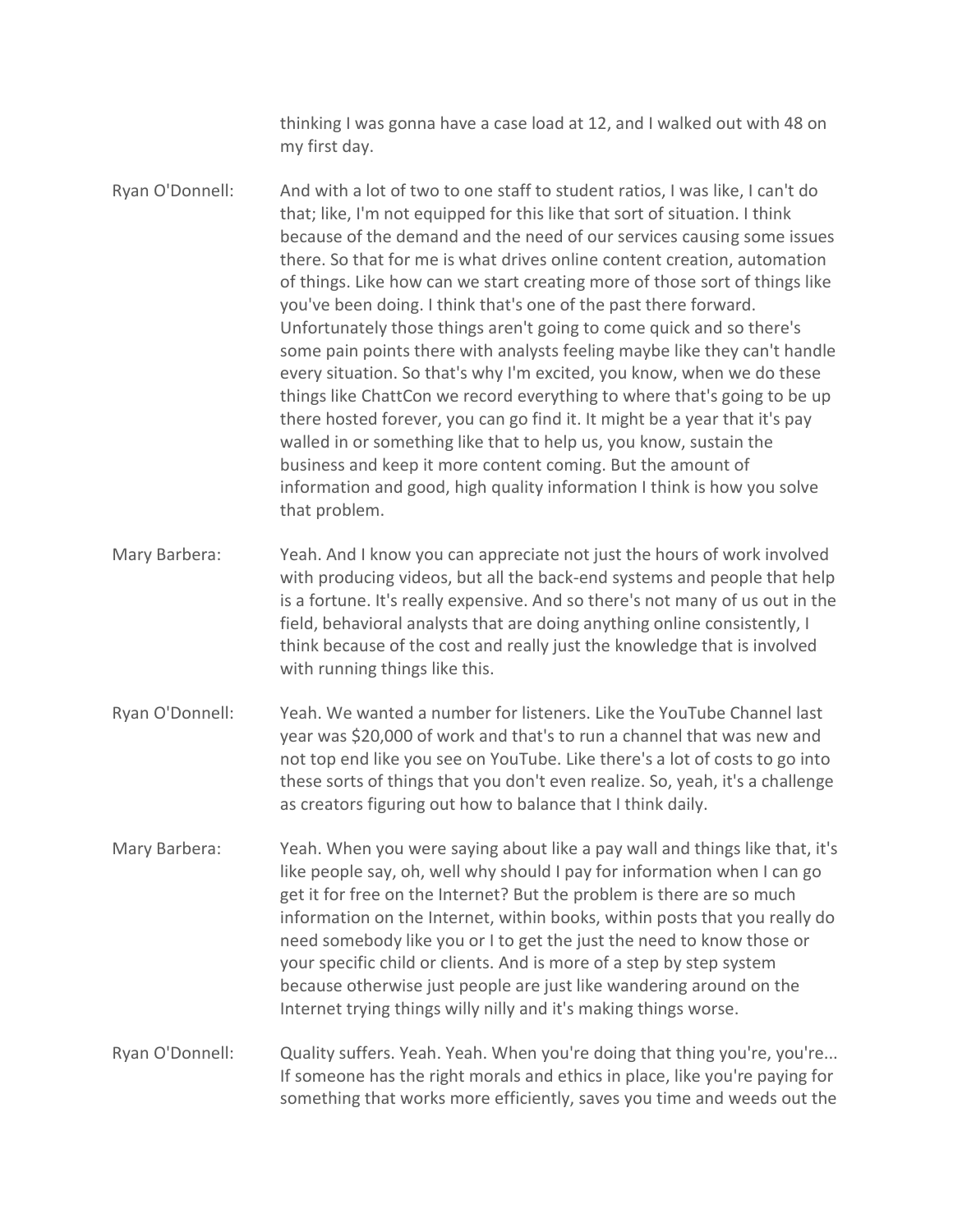stuff that is mediocre work that is not needed. If not, then we probably shouldn't be creating this content. Right. But that's what you're getting in those serious situations. I sign up for these models too. That's how I learned video skills, social media skills, cause I signed up for courses. Or I can find it all free, but I usually have some gaps and holes in my skill set. So I pay for those online courses.

Mary Barbera: Right. And I've taken a ton of online courses myself to learn how to do this. I took a podcasting course how to create webinars. I, you know, and it's like a whole other skill that, you know, we've had to create and I would encourage other behavior analysts to continue on and to develop businesses. But it's just a really complicated twisty roads. It's kinda like, you know, how do you treat autism? How do you start an online course? I mean, they're both completely complex questions that are not answerable. Okay. So we talked a little about the struggles for BCBAs. How about parents and professional collaboration? How can we improve that?

Ryan O'Donnell: You know, at first I thought it with parents is knowing what to expect of a behavior analyst is probably one of the biggest needs I think that needs to be filled. And it's not that certain professionals or different entities out there don't do it as part of the business practice, but knowing what to expect as behavior analyst is, I think one of the biggest gaps there. So my call for behavior analysts would be to really be open and honest with the people that you're working with as to what to expect, right? Like we can answer some of those things up front; like you're going to see me at this schedule, you're going to get decisions on what's working, what's not working, every x days or x, you know, whatever. If we can communicate those things up front, I think that would in the busy days that we do lead as behavior analysts, I think it would speed up some of the problems that we've faced, right, with people saying as being misrepresented for what it is.

Ryan O'Donnell: So it's one of the first things I think of for parents. I mean, I as a behavior analyst, like you, you come out of Grad school thinking that you've mastered behavior and you understand how things work. I studied perspective taking as part of my thesis mainly because I realized that it's fascinating, but also if I can't take the perspective of the person that I'm trying to deploy these services for, then I might not understand their situation. And I don't think you can fully understand someone's perspective at all. But if we try to take those perspectives, right, and that component of listening to these parents of children with autism or listening to the advocates, listening to the people that are diagnosed with the autism that are related disorders we're working with. I think that that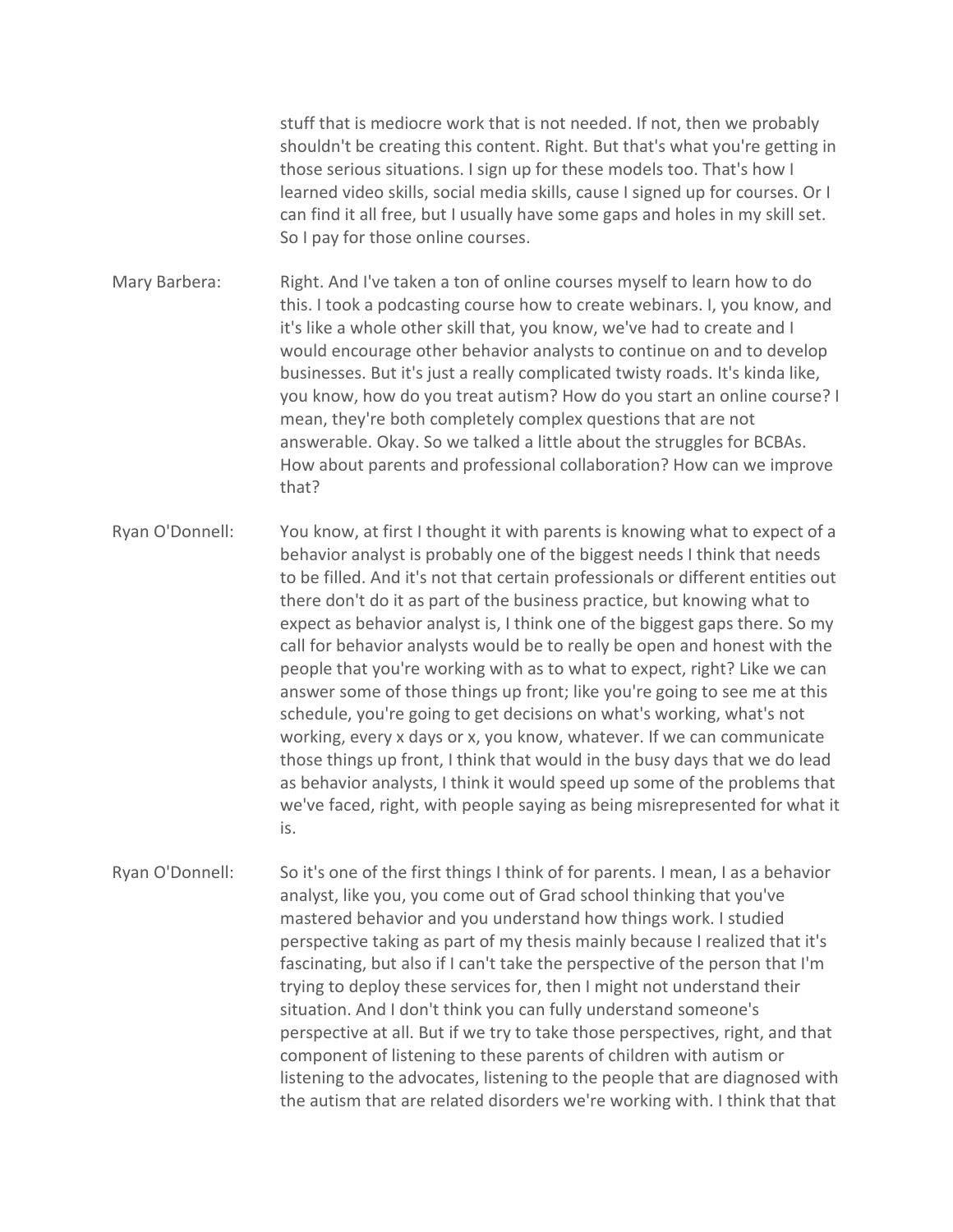side of the field is shaping up, but we haven't... That's been a great way to really build bridges and get on the same page with parents. And I wasn't originally... some people didn't originally train me to like spend that time trying to take those perspectives all the way. And it's been really valuable for me to pause and look at those perspectives.

Mary Barbera: Yeah. I've had the fortune of being a parent before I was behavior analyst. So I think some of that, you know, is easier for me just because I did live it. I lived and I still live it. But there's kids all over the spectrum, all different levels, different ages. And I, you know, I think it's a great practice for anybody to learn perspective taking because even though I've been through it with my own son, I've been through it with my own son. That's it. And so I can't truly under understand everybody's perspective.

Mary Barbera: Okay. So before we wrap up, part of my mission for this podcast is to give information to parents and professionals in the autism field so they can be less stressed, and lead happier lives. So do you have any advice about self-care, being less stressed, and being happier?

Ryan O'Donnell: Yeah, for sure. I love this topic a lot. So the way that I've approached this is what they call values clarification exercises. There's a lot of ways to do it. Simplest way, speak with people that you love, that you care about next to you as well as, you know, make a list, whatever it is that works for you, your phone, piece of paper. And start writing down those things that that you really enjoy. Those things you can't have and hold. Like you can't hold health. Those sort of values or the things that you'd like to pursue. And the way I think about this is your behavior towards them or away from them is what can lead to living that sort of less stressed or happier life and keeping those things in frame.

Ryan O'Donnell: So I started this practice in Grad school where every Sunday I'd think about my values. I'd spend at that time at that time a couple of hours; It's more like 15 minutes nowadays. Just saying, you know, what did I do this past week that was family oriented, that was health oriented. That was me professionally developing in some sort of way and looking at those allocations of my time. A good example right now that I'm thinking of is I talk with my family almost daily, but I have not seen my family, close family members, my siblings and my mother and father in about two months. That's way too long for me to be happy with. And those are things that go into my self-care, make me happy and recharged and ready to go as a professional. So I try to actively plan as much as I can, but also that component of that weekly review is like, where did I maybe not do as much as I want it to? Why did that happen, and what can I do next week?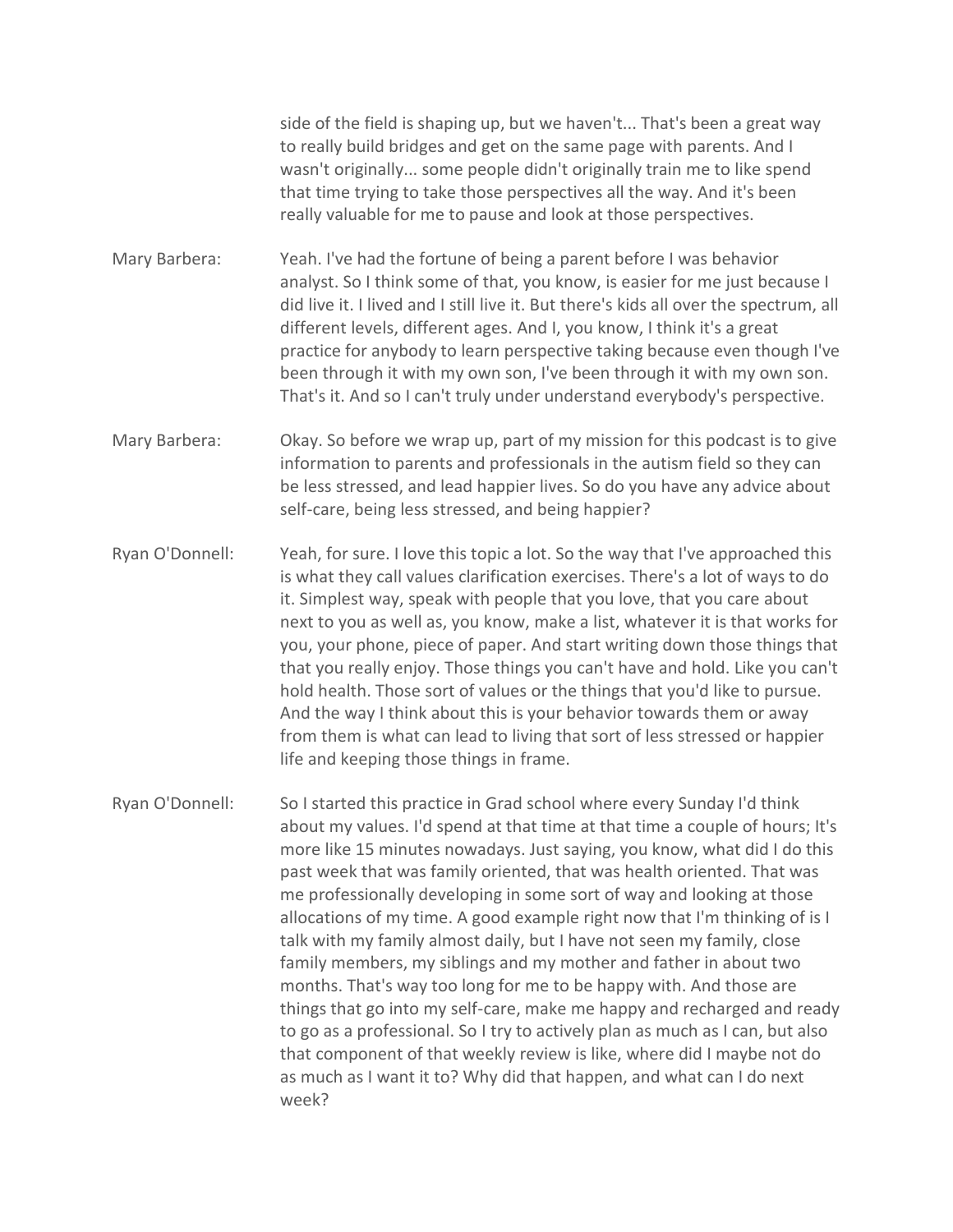- Ryan O'Donnell: You can't beat yourself up for it, nobody's perfect. And sometimes pursuing one value is an opposition to a another. I could value being a healthy person and sleeping eight hours, but I might be too busy to work out that day. That doesn't mean that I'm a bad human, because I didn't do both of those sort of activities to the degree that I wanted to. Just like traveling the world and helping people internationally and leaving my girlfriend and other loved ones behind that I don't get to see those are indirect opposition to each other. So it's a balance. It's one of those things, it's dynamic. You're never going to figure it out exactly. But what we can do is employ something daily, weekly, monthly, you know, in those sort of tiers that helps you adjust and reflect and sometimes you don't see that yourself. And that's why I say, ask people next to you, they can help keep you in check, you know, and realize sometimes your stressors or why you might be struggling and such.
- Mary Barbera: Yeah, I love that. I love the whole weekly thing because I've been trying to do a daily thing, the five minute gratitude journal or whatever it's called. But you know, like a weekly review might be good. And I like doing, like what you suggested in terms of different categories of your life and your health and happiness. So I love that. So how can people follow you in your work?
- Ryan O'Donnell: So the daily BA, it's T H E D A I L Y B A is meant for the daily behavior analyst is kind of the play there. That is on all social channels. It's where you can keep up with me. I'm on Facebook, Instagram, YouTube, LinkedIn, all of those. You can search me on there if you want. The podcast, if you're interested in Why We Do What We Do it's... just search that, Why We Do What We Do podcast that should pop up number one or two in those rankings now, it's pretty high up there.
- Mary Barbera: And we can put these in the show notes as well.
- Ryan O'Donnell: Okay, cool. I was gonna say, one of my favorite things to do is to hear other people's perspectives and stories and things like this. So if there's something to listen to you absolutely agree with like writing in, I will read all of those and reply to them all right now. And it helps me understand like where to keep going, and I listen to people as much as I possibly can on those for what I continue to do. So you can influence what I'm doing, what I'm talking about, I just ask people to throw it in a constructive way if you have anything that you want to follow up on.

## Mary Barbera: Cool. Well thank you so much for your time today, Ryan. I really enjoyed talking with you. Hopefully we'll get to see each other in person soon.